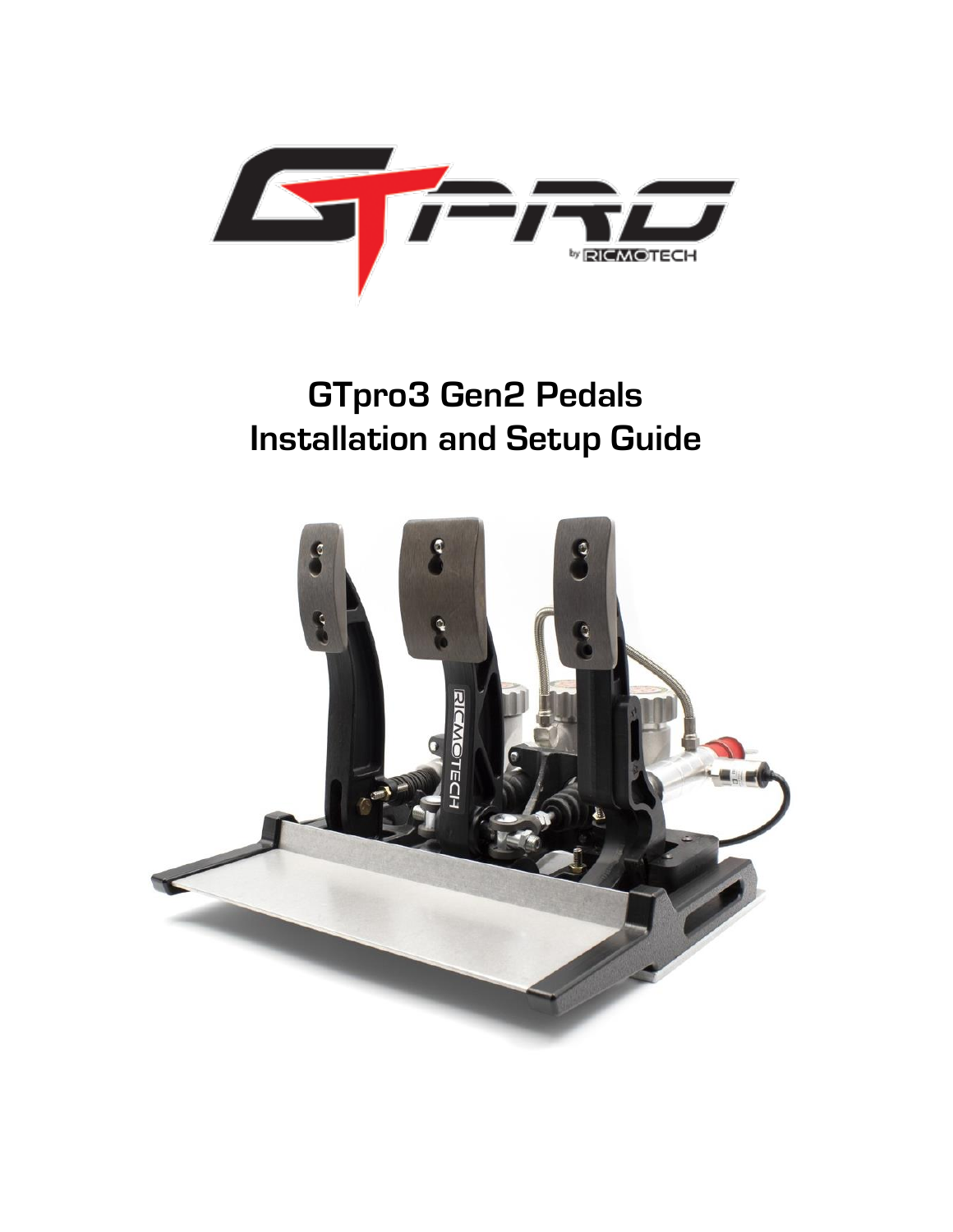#### **Features and Benefits**

- Built using real Tilton 600 Series after-market automotive pedals
- Adjustable pedal stops for both ends of travel on throttle
- Magnetic Hall-Effect sensor on throttle pedal is contact-less for long life and high accuracy
- Brake can read up to 175lbs of pedal force
- Brake has exponentially increasing resistance like real brakes
- Brake pedal firmness is infinitely adjustable
- Brake designed to push back with hydraulic fluid rather than a spring
- Real master cylinder on brake and clutch with metal reservoir to eliminate breakage and leaks
- Industrial pressure sensor on master cylinders reads pedal forces with high accuracy
- Pedal adjustability as possible in a real car
- Remote sensor unit for brake has user-changeable resistance modules to tailor the pedal resistance
- Brake pedal has small initial dead zone typical of the master cylinder bypass valve closing
- Optional resistance modules provide different brake pedal resistance effects
- Microcontroller based Intelligent Pedal Control Unit (PCU)
- PCU firmware is upgradable
- Reads pedals 1000 times per second
- Up to 1,000 pedal updates sent to game per second (PC Limitation)
- Electronic adjustable dead zones and limits for all pedals
- Changeable response (linearity) curves for all pedals imitates characteristics of various brake pad compounds, clutch materials, and carburetor/throttle body responses
- Stores Profiles in on PC
- Baseline Settings Stored In Black Box EEPROM to work across all games
- Powered by USB
- For PC only
- Compatible with Win XP, Vista, 7, 8 and 10 (32- and 64-bit)
- Simple Installation
- Free Technical Support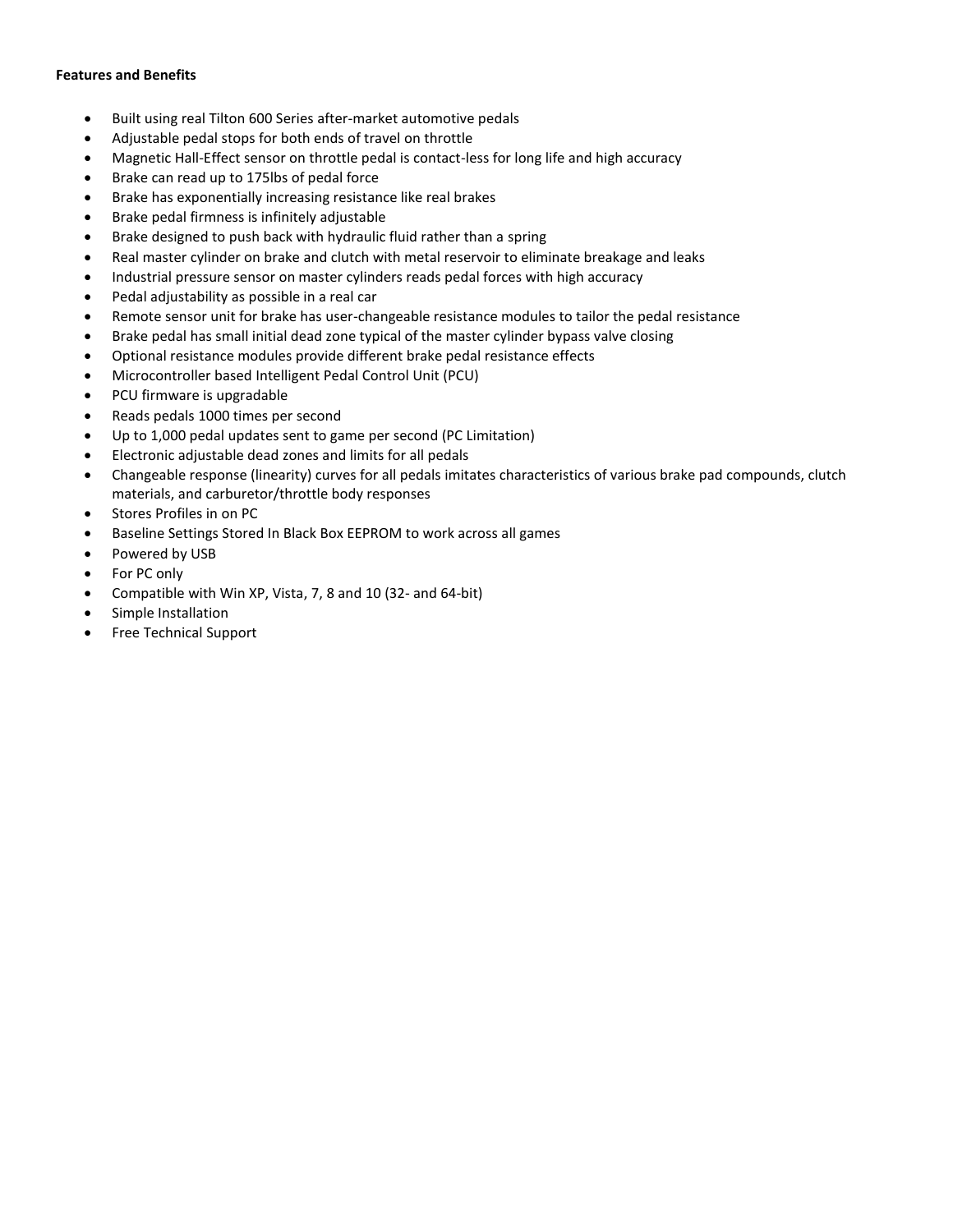Congratulations on your purchase of the most realistic simracing pedals available. This setup guide will help you get the most out of your new GTpro3 Xtreme pedals. Your GTpro3 pedals will provide you with all the adjustability that they would have in a real race car to provide you with the purest sim-racing experience possible.

#### **About this Manual**

As we continue to improve the design of the pedals, some photos may not reflect all the upgrades and therefore may differ from the product you receive.

### **Tools and Items Required for Installation (not included)**

- Mounting bolts, nuts, and washers
- Drill and drill bits
- Screwdrivers and wrenches

**Step 1: Getting Your Pedals Ready for Installation** Mount the slave cylinder to the mounting bracket as shown.



The brake pedal has been secured in the down position to prevent air from getting trapped at the pressure sensor during shipping. This is done to avoid the need to bleed the brake at the time of installation. Do not remove the strap yet.



Remove the "leak-prevention" stoppers from the reservoir and store them for transporting your pedals in the future.

Check that it is filled to about 30% capacity with fluid.



Set the pedal assembly tilted to 45 degrees, as shown, for a period of 5 minutes to allow any air bubbles to rise to the top of the reservoir. Remove the strap holding down the pedal and press on the pedal with your hand, the pedal should not move more than ¼ inch (6mm) before the stacking units begin to squeeze. Turn assembly upright and do not lay it sideways from this point forward.

If the pedal does move more than ¼ inch (6mm) without squeezing on the stacking units then air has made its way into the system during shipping. To remove the air, begin by removing the nuts that keep the stacking units in place (refer to figure 3 on next page) and putting the wing nut back on. Keep the pedal assembly tilted as indicated above and hold the remote sensor assembly below the height of the pedal. While holding the sensor assembly with the hose exiting straight up, pump the stacking unit shaft in and out with your hand about 5 to 10 times to flush any air bubbles to the reservoir above. Reinstall the stacking units and test the pedal, if the problem persists then repeat the steps above.

The pedal should also be pumped before any racing to prime the system and build up pressure in the system.

**ATTENTION! The clutch reservoir ships empty and should remain empty at all times. This is intentional. Adding fluid will overload the sensor and will result in permanent failure.** 

#### **Step 2: Mounting Your Pedals**

Ricmotech recommends hard mounting the pedals directly to your sim-racing chassis. The mounting positions suggested are only that, a suggestion. Please feel free to change the placement of the pedals to accommodate your preferred driving style.

Pre-drill mounting holes in the floor of your racing simulator according to the template provided. Secure the pedals using 5/16 inch or 8mm thick bolts or screws (not included). Use nuts and washers to be sure the screws will not pull out.

Route the cables to avoid having them get pinched or chafed using the supplied cable straps. Mount the PCU in a location that is both out of the way and within reach of the programming switch.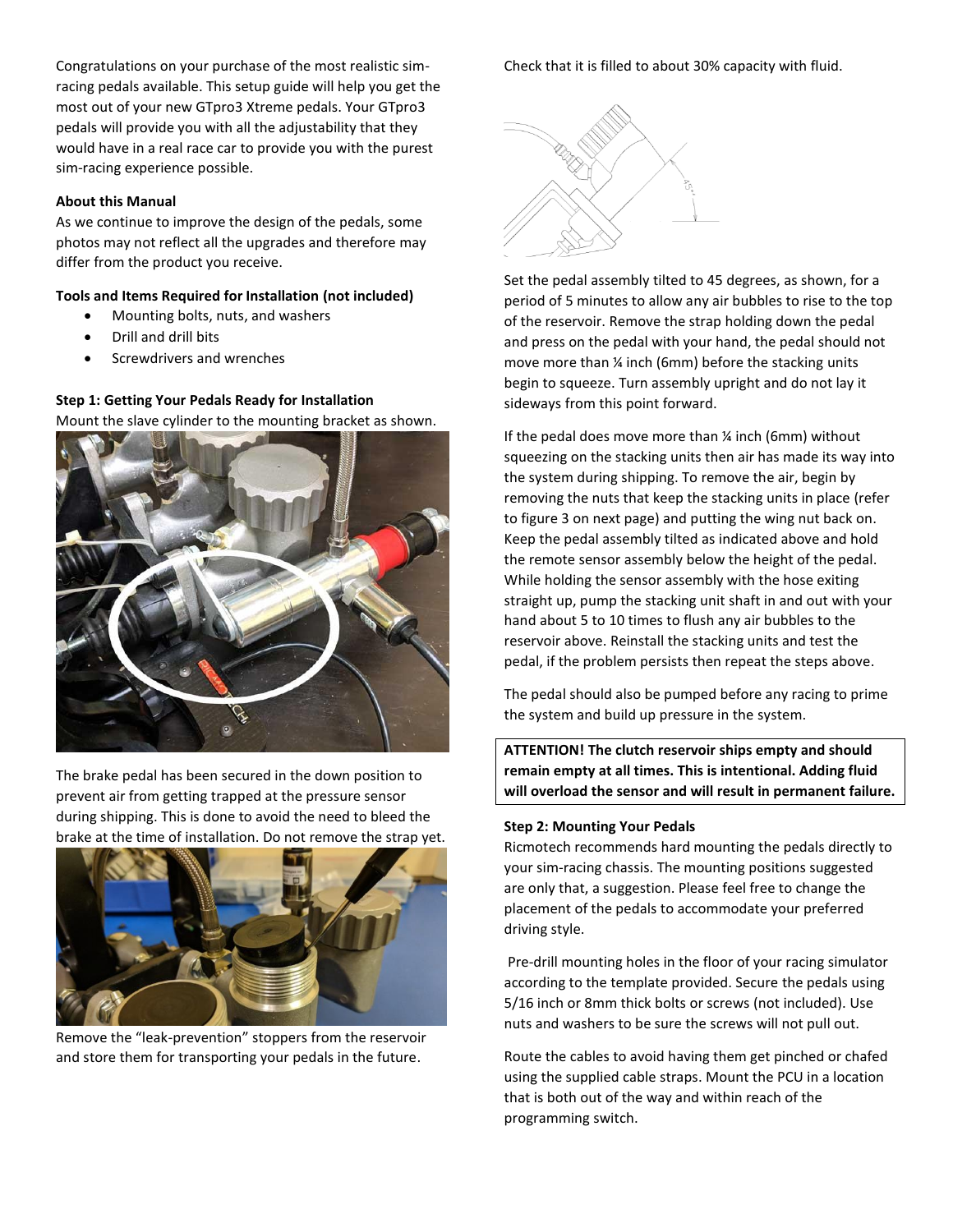The initial position of the brake pedal can be adjusted by threading the master cylinder rod into or out of the clevises. First loosen the jam nut and then rotate the master cylinder shaft. After you have reached the desired position tighten the jam nut to prevent it from moving.



The starting and ending positions of the throttle pedal can be adjusted by turning the stop screws located to the left of the throttle pedal. Turning clockwise will reduce the travel and counter-clockwise will increase the travel. Tighten the lock nuts when complete to prevent the settings from changing. Over-extending the pedal range is not recommended as it places additional strain on the spring which may cause them to break. The spring is a consumable item and replacements can be purchased as needed.



Similarly, the clutch pedal ending position can be adjusted by turning the stop screw located to the right of the pedal. Turning the screw clockwise will reduce the travel, while turning the screw counter-clockwise will increase the travel. Tighten the jam nut when the adjustments are complete to prevent the setting from changing.



When any adjustments are made to the travel of the throttle or clutch pedal, those pedals should be recalibrated by setting the new Absolute Min and Absolute Max in the SmartPanel software.

The pedal faces can be installed in one of 4 different positions

vertically and 3 different positions horizontally. The height can be adjusted to two different positions by moving the pedal face to the other screw hole and can be set to 2 additional positions by flipping the pedal face upside-down. The holes are drilled off-center to allow four different positions.





Three different horizontal positions can be attained by moving the pedal to one of the other three mounting holes on the pedal arm.

**Step 3: Making the Connections** Plug the pedals into the PCU as follows:

Port A = Throttle Port B = Brake Port C = Clutch Port D = Hand Brake (Optional) Port E = (Spare for warranty purposes)

Windows will install its internal drivers. The pedals are powered from the USB port, no external power is required.

## **Step 4: Test Your Pedals to be Sure Windows has Installed Drivers Correctly**

Windows XP, Vista, 7 and 10: click Start, type: **joy.cpl** and ENTER

On Windows 8 and 8.1 go to the Start screen, type: **joy.cpl** and ENTER

The Game Controllers panel will open and there should be a controller named GTpro Gen2, double click on it. A window with several axis and buttons should appear. Press each pedal in sequence and verify the X, Y and Z axis respond. If they do then Windows has properly installed the drivers and the data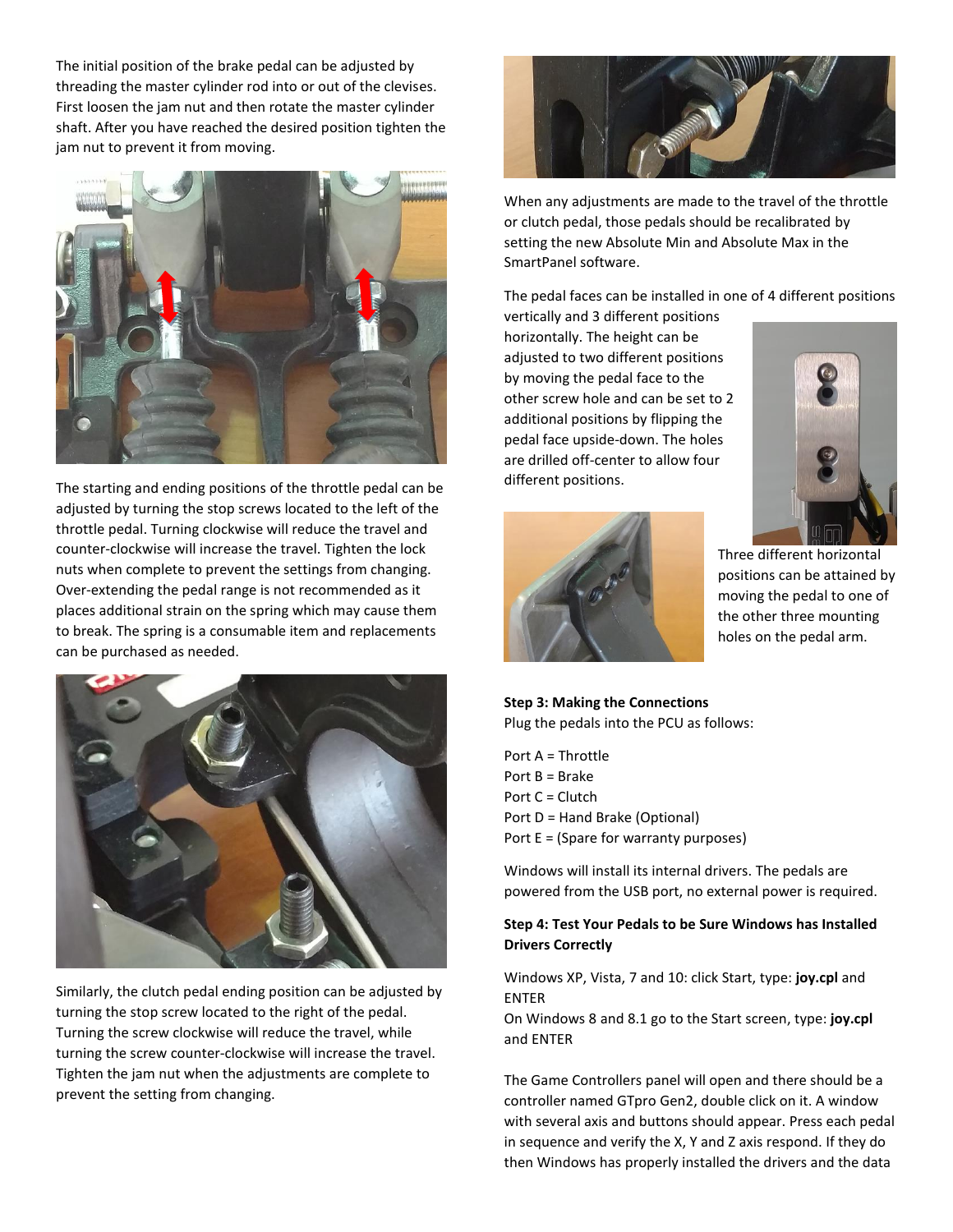is getting to the PC. There are other axis and buttons displayed in this window. Those are not used at this time but are there for future use.

If your Game Controllers panel opens but does not show any axis or buttons, please go to the next step. There is an unresolved Windows issue that may cause this. **Your pedals will still function in the game.** If you wish to resolve the issue and are comfortable navigating through the windows registry, then please contact Ricmotech support and someone will walk you through the steps to resolve this.

\_\_\_\_\_\_\_\_\_\_\_\_\_\_\_\_\_\_\_\_\_\_\_\_\_\_\_\_\_\_\_\_\_\_\_\_\_\_\_\_\_\_\_\_\_\_\_\_\_\_\_\_\_\_\_\_\_\_\_\_\_\_\_\_\_\_\_\_\_\_\_\_\_\_\_\_\_\_\_\_\_\_\_\_\_\_\_\_\_\_\_\_\_\_\_\_\_\_\_\_\_\_\_\_\_\_\_

Open your favorite racing sim title and navigate to the controllers setup screen. Set the new axis for each pedal according to that software's procedure. It is recommended to calibrate each pedal to its maximum and remove any linearity or other custom settings in the sim. The pedal PCU will allow customizations to be done and will be retained in the pedal PCU memory. The settings in the pedal PCU will work in every game. Setting custom settings in both the pedals and the game can yield undesired results.

#### **Adjusting the Brake Pedal Firmness**

The firmness can be adjusted by turning the "bias" screw. Loosening the bias locknut and turning the screw clockwise will make the pedal firmer, while turning the screw counterclockwise will make the pedal softer. It is possible to add a remote bias adjuster to perform this operation while sitting in the driver's seat. Tighten the locknut when adjustments are complete to prevent the adjustment from changing.



It is recommended to first adjust the pedal firmness to your liking first, then calibrating the point of maximum braking electronically (100% braking).



An optional brake tuning kit is available for those that want to tailor the sensation of the brake pedal. The kit includes two soft bushings (orange), two medium bushings (black), and one hard spacer. When these are used in conjunction with the original bushings (hard red bushing and extra-hard black bushing) there are 10 combinations possible.

The pedals are set up so that the master cylinder on right is at its firmest, while the master cylinder on the left is set softer and can be adjusted by changing bushings. The "bias"

adjustment allows the user to make the pedal favor the soft side or the firm side. This is how infinite adjustability is achieved.

Care should be taken when softening the brake pedal to be sure mechanism does not bind causing strain to the pedal and master cylinder assembly. In the fully pressed position be certain the knuckles do not bind against both sides of the pedal arm. The mechanism can slide side-to-side so at least one side needs to have clearance.



When placing the bushings on the slave cylinder, it does not matter in which position they are placed, the resulting firmness is the same. Use the table below to achieve the desired firmness, where 1 is the softest combination and 10 is the firmest combination.

| <b>Bushing Combinations</b> |                   |                        |
|-----------------------------|-------------------|------------------------|
| <b>Bushing 1</b>            | <b>Bushing 2</b>  | <b>Firmness Rating</b> |
| Stepped Black               | Hard Spacer       | 10                     |
| Stepped Red                 | Hard Spacer       | 9                      |
| <b>Cylindrical Black</b>    | Hard Spacer       | 8                      |
| <b>Cylindrical Orange</b>   | Hard Spacer       | 7                      |
| <b>Stepped Black</b>        | Stepped Red       | 6 (Stock)              |
| Stepped Black               | Cylindrical Black | 5                      |